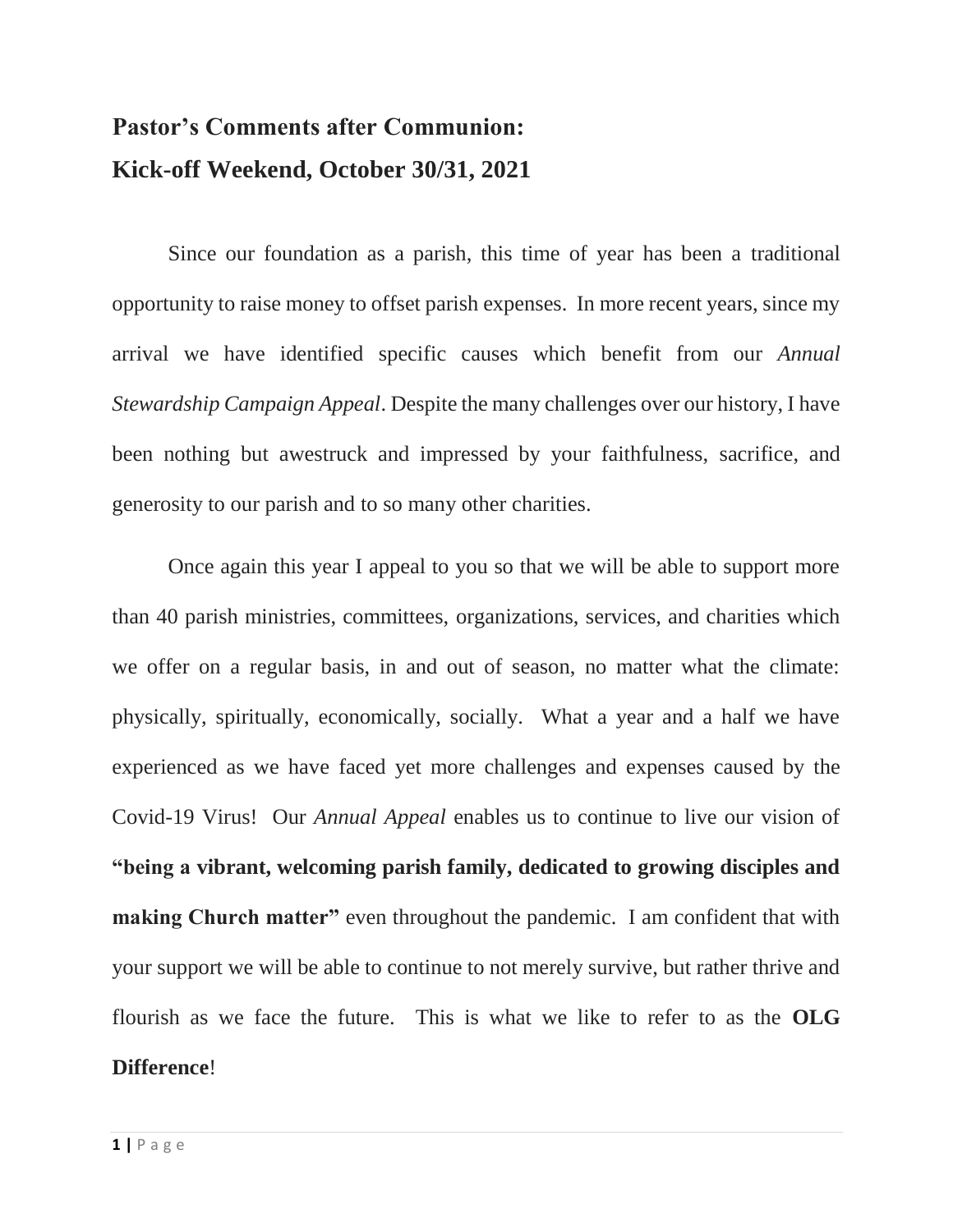Our parish recently embarked on a new initiative along with the Archdiocese of Philadelphia to bring back people actively and physically to Mass entitled, *Nothing Compares to Being There*. We all know instinctively that nothing compares to "being there" in person regarding events and gatherings within our families and communities. We discovered this during the pandemic lockdowns and quarantines, when we were almost completely separated and isolated from one another. If this is true on the level of our human relationships, how much more so with Jesus, who comes to be Sacramentally present to us, truly and really, in the Holy Eucharist at every Mass. While Facetiming and Zooming became a common practice, and still serve a very good purpose, even now, I don't know about you, but I am just tired of it.

I take this opportunity to personally invite you and your family to help me by inviting your family and neighbors, who do not attend Mass on a regular basis, back to the in-person celebration of the Eucharist. I realize that some of you are unable or just not ready to attend Mass in person. Please be assured that we will continue to livestream Mass and other liturgies so you can continue to feel connected to our parish family. This past year, because of your generosity, we have been able to invest more monies into our live streaming in order to offer a quality viewing experience. With your help we will continue to fulfill our plan for the use of technology.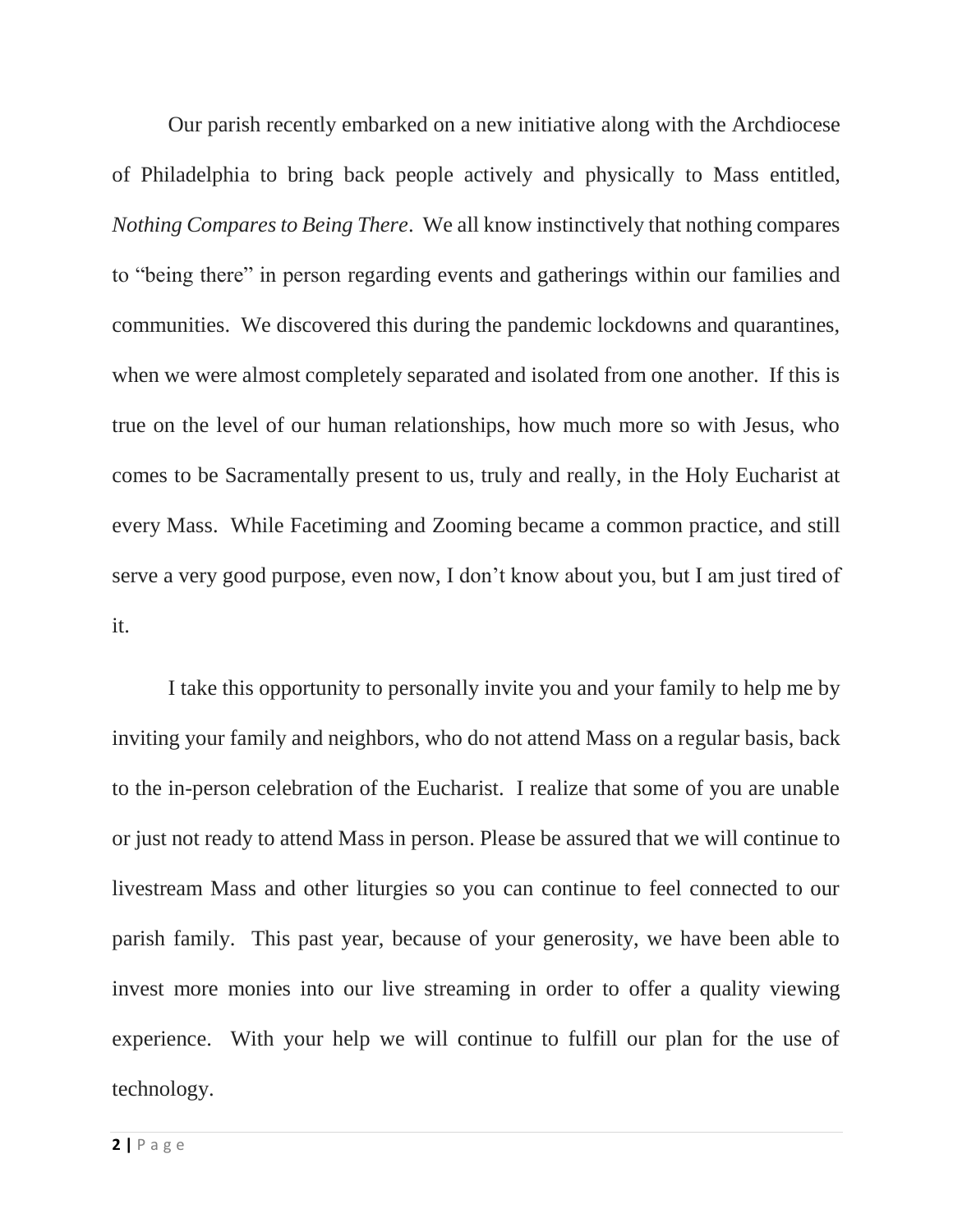In this regard, I need your help. The annual Stewardship Campaign Appeal

helps us to create and support resources for our ever growing and successful pastoral

efforts as described in our Parish Strategic Plan, namely:

- Evangelization:
	- o Continued out-reach to and inclusion of the Spanish speaking families into our parish community.
	- o Continued out-reach to members of our community who do not attend Mass at all or only on an occasional basis.
	- o Innovative Adult Faith Formation programs throughout the year to nourish and enrich our faith.
	- o Creative and engaging programs for our young adults, youth, and children. A major initiative has been our online PREP.
	- o Funding for our ministries, committees, services, and parish activities to support them.
- Technology:
	- o As mentioned before, in light of the pandemic includes continued growth and expansion of our live streaming.
	- o Expansion of our safety and security system.
- Support to the infrastructure of our artistic and environmental enhancements.
- A contingency resource for unexpected costs which surely come up every year, as they do in your own homes.

Monies donated for these causes allow us to use regular collections toward the loan and other operating expenses. All monies stay here within the parish. A Financial Report Summary is available in the bulletin and on the website as to how we spent the monies last year.